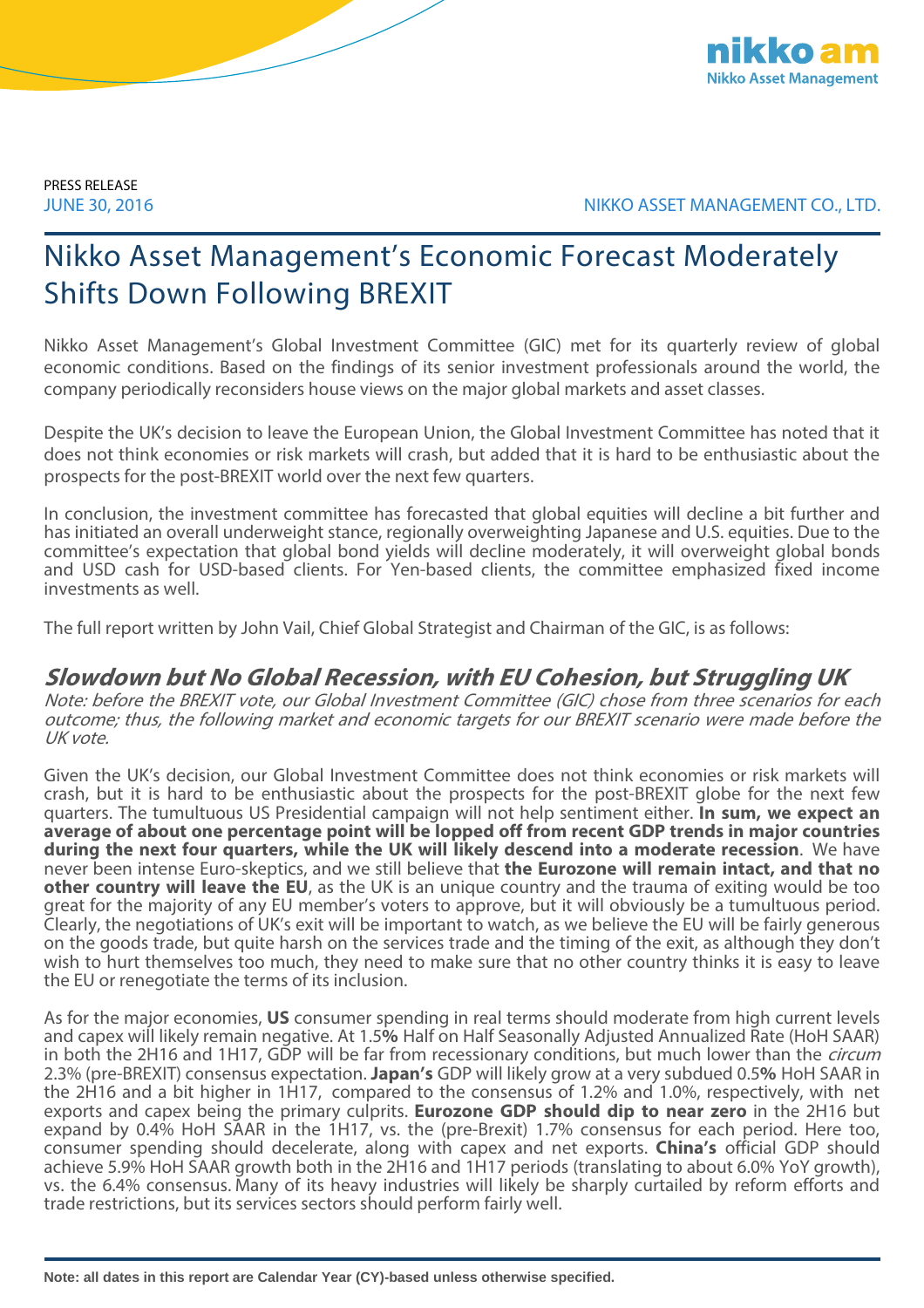**Other Emerging economies**, having stabilized somewhat in recent quarters, are likely to decelerate substantially again due to lower commodity prices, lower global trade and continued political turmoil in many countries. External debt in USD terms, both bonds and bank debt, of EM corporates remains a critical factor to watch, especially as the latter can be withdrawn relatively quickly. Rating agency downgrades of the corporations, often linked to declines in the sovereign rating, are occurring much more rapidly these days and some of these corporates are very large debtors, especially in Brazil, one of the largest of which recently filed for bankruptcy.

### **How will Central Banks Respond?**

Given Brexit, we do not believe the Fed will hike rates until December or later, while market consensus has now shifted to only about 10% chance of a December hike. With Brent declining to \$46 at end September due to decelerating global economic growth, and by another \$2 in each of the following two quarters, the US CPI is likely to hover around 1.2% YoY for the next several months and decline to 1.0% YoY at year-end (with core CPI at 1.7% YoY at that time). Even with non-farm payrolls growing at 100K/month and the employment rate below 5%, the Fed will be extremely hesitant to raise rates through year-end. As for both the BOJ and ECB, we only expect moderate cuts in the policy rate in the coming quarters, as policy is already extremely accommodative and doing a great deal more could well unleash fears of a monetary crisis. As for the BoE, we expect a 25 bps rate cut in the 3Q16 and in China, we expect the PBOC to reduce interest rates and/or the reserve ratio requirement several times in the coming quarters.

### **Brexit and US Elections**

The US elections will be key to market sentiment in the coming quarters. The BREXIT outcome seems to boost Trump's chances, but if the UK economy and markets, including real estate, decline substantially on this news, such would likely detract from Trump's chances. Investors will be very wary of US polls and betting odds, so uncertainty will increase further and the fact that both candidates are anti-big business and anti-Wall Street, coupled with populist views on the current global trade and corporate tax regimes, confidence in US corporate profits will decline. Even if the Republicans win one chamber of Congress, both candidates have resolved to use executive orders and the bureaucracy to advance their goals without legislation.

### **Lower Bond Yields, a very weak GBP, but Stable Yen**

Given our new scenario of economic deceleration, we expect yields to decline even further for the next two quarters. **For US 10Y Treasuries, our target for December-end is 1.45%, while those for 10Y JGBs and German Bunds are -0.25% and -0.10%, respectively.** For Australia we expect 1.85%. This implies (coupled with our forex targets) that including coupon income, the Citigroup WGBI (index of global bonds) should produce a 0.8% return from a base date of June 24th (after the BREXIT vote) through September in USD terms and +1.7% through December. Thus, we move to an overweight stance on global bonds for USD-based investors. This index should also perform well, at *circum* 1.5%, through September and December in Yen terms, and as for JGBs, we target the 10Y to have a 0.7% total return in Yen terms through December, so we are reasonably positive on both domestic and global bonds for Yen-based investors.

Thanks to Japan's continued super-aggressive monetary stance vs. the Fed, coupled with Japan's weaker economic growth relative to the US, **we expect the Yen to stabilize at 103:USD at end-September and 102 by end-December.** We expect the AUD to strengthen to 0.720 and 0.710 vs. the USD over those same time periods due to weaker global economic and commodity sentiment. As for the EUR, we do not believe the ECB will make any major QE moves and the region will continue its high current account surplus, which, coupled with likely capital repatriation, should push the currency to 1.14 and 1.15, respectively. Investors will likely be surprised by the eventual cohesion of the EU, as well. **On the GBP, we take a very bearish view, expecting it to decline to 1.30 and 1.27**, respectively, as troubles continue to mount politically and economically, while the BOE cuts rates and potentially even launches QE.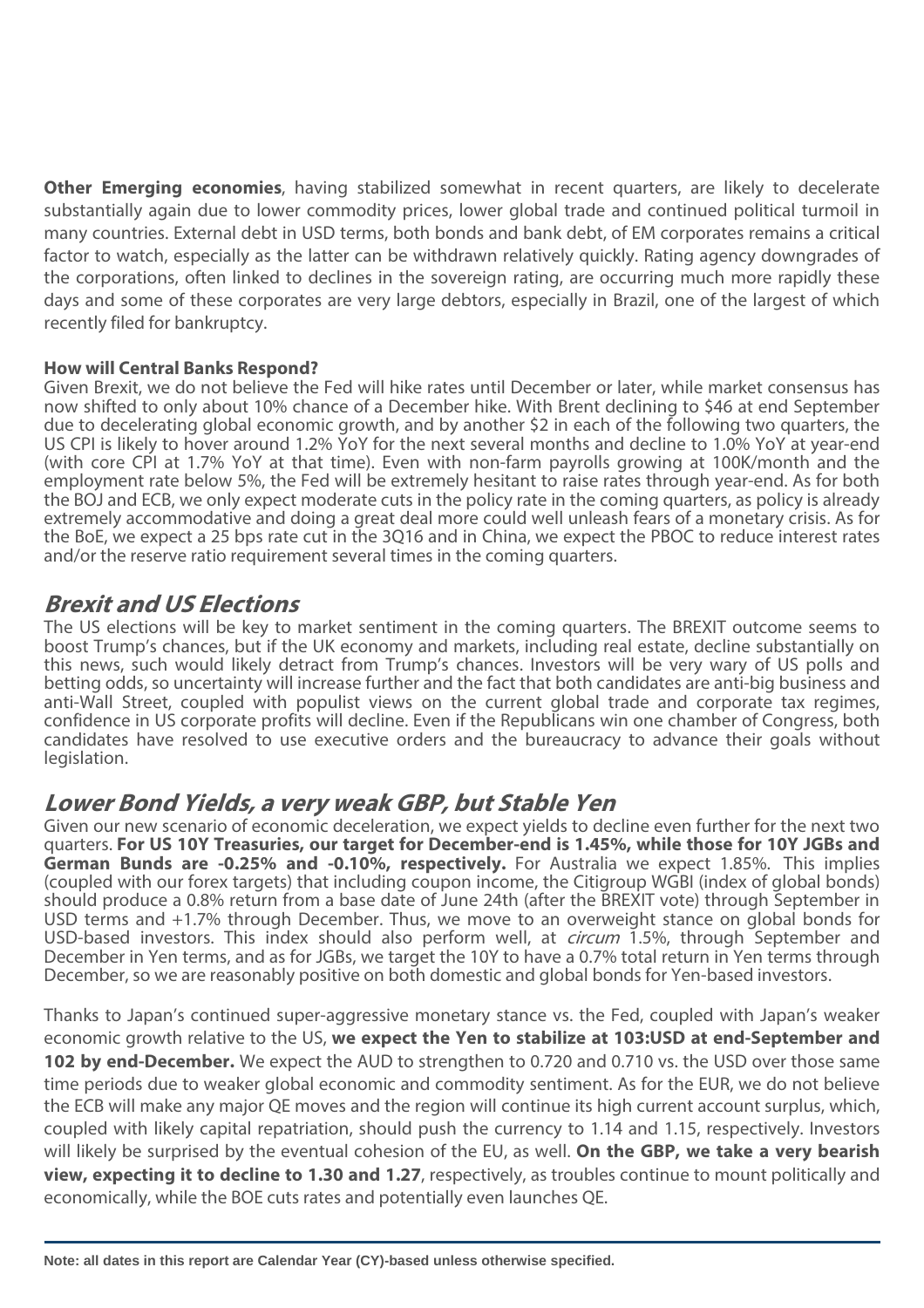For those interested in the "barbarous relic," we expect gold at \$1350 by end-September and hold that value to December.

## **Shifting from Neutral to Underweight on Global Equities**

We have been cautious on global equities since September and **our new macro-backdrop scenario results in a moderately negative view on global equities, particularly in Europe. While we don't expect major problems for the currency or EU cohesion, the corporate profit outlook in Europe will suffer.** Equities should not perform too badly in the Eurozone, but the UK profit outlook will be quite poor, especially as the financial sector loses some access to the EU, and coupled with our very bearish GBP call, we expect continued very weak returns from the FTSE by the end of September. Aggregating our national forecasts from our base date of June 24th, we forecast that the **MSCI World Total Return Index will decline 3.8%** (unannualized) through September in USD terms (3.0% in Yen terms) and recover a bit in the 4Q to return -**2.9% from our base date** through December in USD terms (3.0% in Yen terms). We only expect a mild global equity rebound in the 1H17, as well, with continued negative returns from our base date. **Thus, we will shift from a neutral to underweight stance on global equities for USD- based investors (and Yen-based investors, as well).**

**Why are we moderately bearish on US equities?** If this crisis had hit when US equities valuations were at more reasonable valuations, we would not be as cautious, but we still think the market is too expensive and is trading more on dividend yield than PER ratios. With falling bond yields, this dividend yield effect should remain to some degree, but the rationale of this kind of investing depends (except for the most defensive sectors) greatly on the prospect of future earnings and global risk sentiment. Buying just for an additional 1% dividend yield over bond yields will not seem too advantageous when equity prices decline 10% and the dividend yield only rises slightly further due to such. Indeed, even after Friday's decline, the SPX is now trading over **17 times NTM** (next twelve month) bottom-up consensus earnings**,** which is high in a historical context (and if one fully expenses for option grants, the PE is probably a full point higher, and this does not even include the recent expansion of supposedly one-off write-offs). **Thus, we expect a moderate de-rating due to lower global economic growth prospects, corporate profit outlook (especially with the USD stronger since BREXIT) and risk appetite.** One source of support is continued share buybacks, which are not affected much by economic fundamentals, while on the other hand, many hedge funds and volatility-based macro funds will likely be forced to deleverage. We believe uncertainty over the US election will also cause market jitters. In sum, these factors should drive the SPX to 1966 at end-September (-2.9% total return from our base date), and to 1981 (-1.6%) through year-end, which is obviously poor given the risks involved, but because this result is better than average, we return the US to a regional overweight for USD-based investors.

**Eurozone** equity prices in USD terms should fare similarly poorly in USD terms, for fairly clear reasons, with Euro Stoxx declining to 278 and 280, by end September and end December, respectively. FTSE, however, should decline to 5650 in each of these two periods, which Is a *circum* 11.5 % loss in USD terms through both periods. In sum, **we will take an underweight stance on the region** for USD-based investors.

**Although many investors complain bitterly about Japanese equities, they actually performed in line with global developed-market equities through the 2Q in USD terms**. The stronger Yen certainly has been a headwind, but coupled with low equity valuations and our expectation that the Yen will stabilize, we expect TOPIX to basically stabilize from its June 24th's close, ending September at 1208 and December at 1184 (for a total return of -0.3% in USD terms and -0.5% in Yen terms). As important drivers, corporate governance continues to improve and buybacks are surging. Also, even though Japan's economy is not very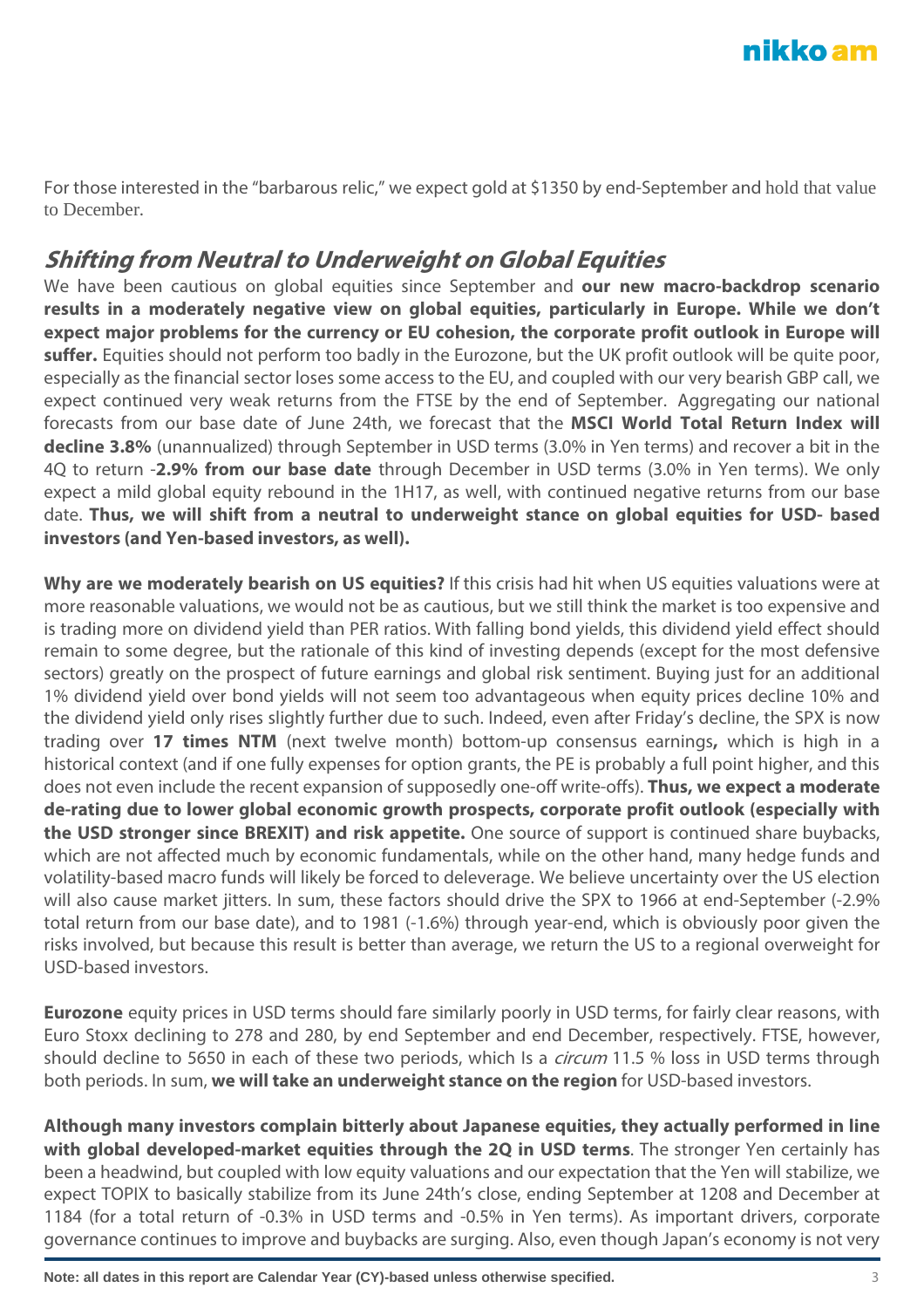strong, this should not concern investors greatly. As we have long reported in our "Show Me the Money" pieces, we believe that Abenomics is working reasonably well, especially for corporations, with 1Q16 pretax profit margins (on a four quarter average) remaining near historical highs, within which the nonmanufacturing sector remained at its peak. On an after-tax basis, the improvement is even better due to lower corporate taxes. Abenomics is, thus, working very well in many regards, and **in Japan, we do not see political disruption because it has maintained a highly egalitarian public policy despite being longridiculed by most Western investors and economists for such**.

As for the Developed Pacific-ex Japan region, we expect weak results in both Hong Kong and Australian equities through September and December, as both will be hurt by the decelerating global economy and weak global investor sentiment. Thus, for the region's developed markets, we expect a -5.8% unannualized return in USD through September and -6.7% through December, so for USD-based investors, **we will take an underweight stance on the region.**

In sum, we forecast that **Developed Pacific ex Japan, and Europe will underperform in the next six months, while the US and Japan should outperform and, thus, deserve overweight stances**.

#### **Other Risks**

As for geopolitics, clearly the increase in ISIS-related terrorist attacks in the West is a large risk factor now. Widespread attacks within MENA are also quite possible too, which could impact oil supplies. Worries about such will rise and fall, but the overall intermediate-term effect should be moderate. Other risks (including China's aggressive territorial claims, North Korea, Ukraine, other MENA unrest, EM political strife, etc.) will likely occasionally instill fears in risk markets, as well.

As for economic and credit risks (excluding the worst case scenarios of EU disintegration, a disruptive US election, or a wildly troubled UK), some speculators were likely badly damaged by the recent volatility, and there will likely be several credit events related to such, particularly in derivative markets and in the hedge fund arena. Whether this spreads to financial system fears is obviously important to watch. Elsewhere, emerging economies also remain a risk, and within such, corporations with large USD debts pose credit risks, especially as credit ratings decline. The likely default and messy workout of Puerto Rico, which would be one of the largest in history, does not help either, even if it contains some unique factors. The large debts within the US shale oil sector are also likely to remain a problem in the coming quarters as the oil price declines anew.

#### **Investment Strategy Concluding View**

We forecast that **global equities will, overall, decline somewhat further, so we will take an underweight stance overall, regionally overweighting Japan and the US**. Due to our expectation for global bond yields to decline moderately further, we **will overweight global bonds and USD cash for USD-based clients**. For Yen based clients, we emphasize fixed income investments, as well.